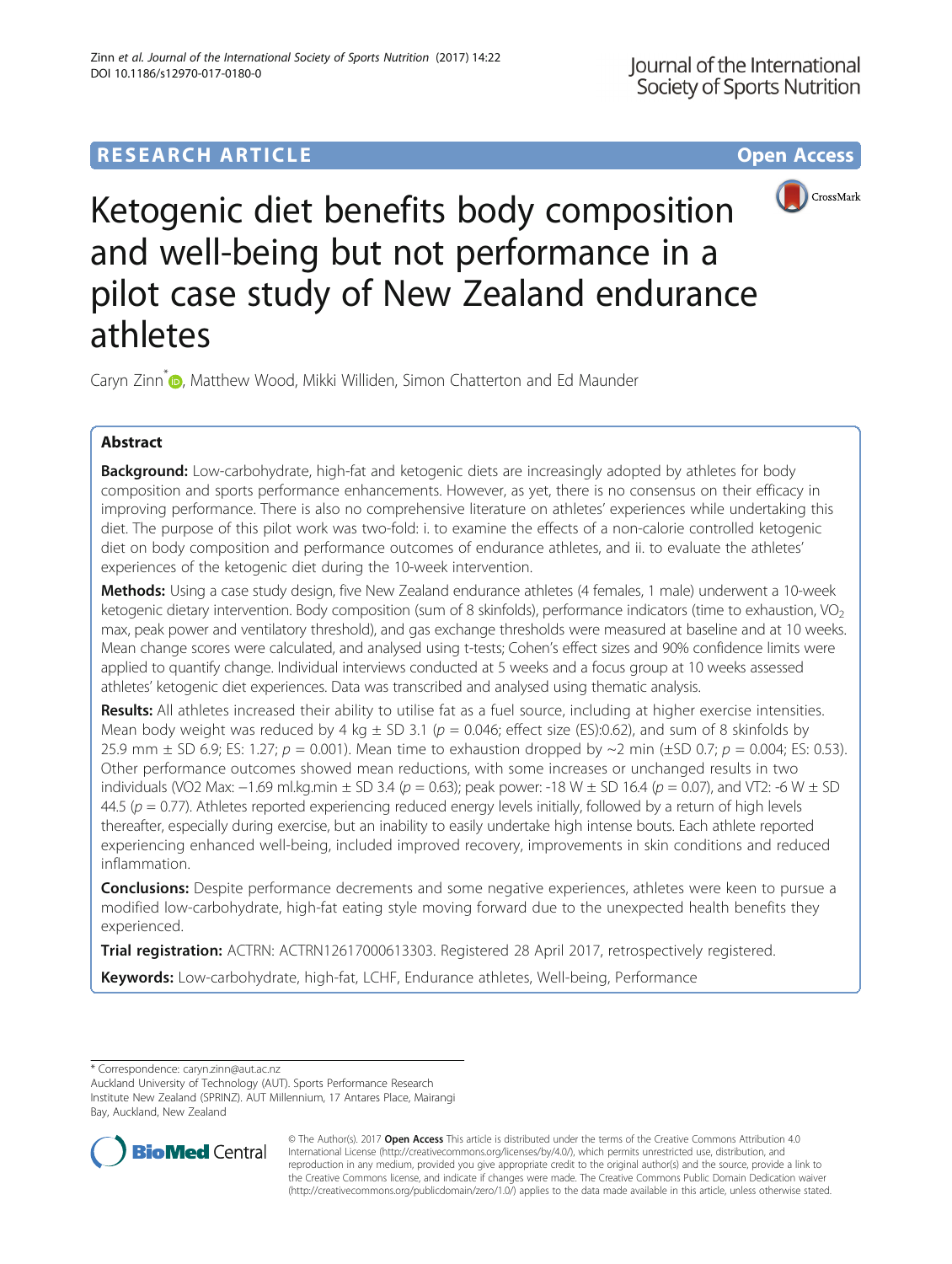## Background

Low-carbohydrate, high-fat (LCHF) diets, including their extreme version i.e., ketogenic diets have recently become popular dietary regimes for athletes for several reasons. However, there is no consensus regarding the efficacy of ketogenic diets on sports performance. The overarching mainstream nutrition philosophy for endurance athletes, is one that emphasises a carbohydrate-dominant, low fat paradigm. Under these dietary conditions, athletes utilise carbohydrate as their predominant fuel source to fuel high volumes of aerobic exercise [\[1\]](#page-8-0). The appeal of LCHF eating for endurance athletes is likely due to the shift in fuel utilisation, from a carbohydrate-centric model to one that utilises fat predominantly, of which stores are unlimited compared to carbohydrate (i.e., muscle glycogen). This metabolic shift, seen after a period of dietary alteration is often referred to as being 'fat-adapted', which has been well-documented in studies since the 1980s [[2, 3](#page-8-0)].

Despite the physiological advantage of utilising fat as a fuel source during sub-maximal exercise, to date there is no conclusive evidence to suggest that this results in subsequent performance enhancement [\[4](#page-8-0)]. Some individual responses to a ketogenic diet have shown dramatic benefits in both fat metabolism and performance, and are worth further investigation [[5, 6](#page-8-0)]. However, studies have also shown a reduction in maximal aerobic performance [[7\]](#page-8-0) with some evidence indicating a negative effect on exercise intensity >70% of  $VO<sub>2</sub>$  max [[8, 9\]](#page-8-0). The majority of these studies have been criticised for not being long enough to allow for the full adaptive mechanisms to occur, which appear to require at least 21 days.

Despite the lack of peer-reviewed evidence for performance enhancement, athletes continue to be intrigued with the LCHF dietary paradigm. It is likely that this is the case for two reasons that go beyond the desire to obtain the extra performance edge: 1. a reduction in body fat that is frequently cited when athletes undertake LCHF or ketogenic diets [[10](#page-8-0)], and 2. the anecdotal benefits that are cited by athletes eating this way. There is very little athlete-specific literature, particularly of a qualitative nature, addressing non-performance outcomes of LCHF or ketogenic eating in an athlete cohort. In a translational case study design, this pilot study set out to investigate the effect of a 10-week ketogenic diet on body composition and performance outcomes in five New Zealand endurance athletes, as well as to evaluate, qualitatively, the athletes' experiences of undertaking the ketogenic diet during their training season.

## Methods

## Study design

This was a pilot, 10-week intervention undertaken with five case studies. A control group was not included. The study took place at AUT, Human Potential Centre; ethics was approved by the AUT Ethics Committee (application 15/415).

## Participants

Five recreational endurance athletes (four females, one male) consented to participate in this study. All participants were known to the primary investigator and were all highly motivated athletes regularly involved in high-level competitive endurance sport for at least five years. All participants were non-smokers, healthy and injury-free as per a health screening questionnaire and not consuming a low carbohydrate diet (defined as carbohydrates less than 45% of total energy intake). See Table [1](#page-2-0) for participant demographics. The athletes were curious about the efficacy of the ketogenic diet on their body composition and sports performance. None of them had any previous experience with, or pre-conceptions about low carbohydrate or ketogenic diets prior to this trial.

### Study protocol

Prior to the start of the intervention, participants underwent a series of tests and a full consultation for dietary instruction and planning as follows:

Performance test. Participants reported to the lab in the morning in a fasted state and underwent a performance test on three occasions: i. one week prior to the intervention (familiarisation), ii. immediately prior to the intervention (baseline), and iii. Immediately post the intervention (post). To determine VO<sub>2peak</sub> and gas exchange thresholds (GET) an incremental cycle test was performed using an electromagnetically controlled cycle ergometer (Ergoselect 100, Ergoline, Bitz, Germany) in a temperature-controlled laboratory (21 °C, 65% rH). The test commenced at 30 W and increased by 30 W every 3 min until volitional exhaustion. Participants were instructed to maintain a cadence of 80 revolutions.min<sup>-1</sup>. Oxygen uptake ( $\rm \dot{VO}_2)$ was measured continuously using a breath-by-breath metabolic system (Metamax 3b, Cortex, Leipzig, Germany), and heart rate was continuously measured using a short-range telemetry device (Suunto M2, Suunto, Vantaa, Finland). The VO<sub>2peak</sub> was defined as the highest 30s  $\rm VO_2$  value and the GET was identified independently by two experienced investigators using the V-slope method [\[11](#page-8-0)].

Dietary instruction. An initial consultation was conducted with each participant by the primary researcher/Registered Dietitian directly after the performance test. Participants were provided with a daily macronutrient prescription of <50 g total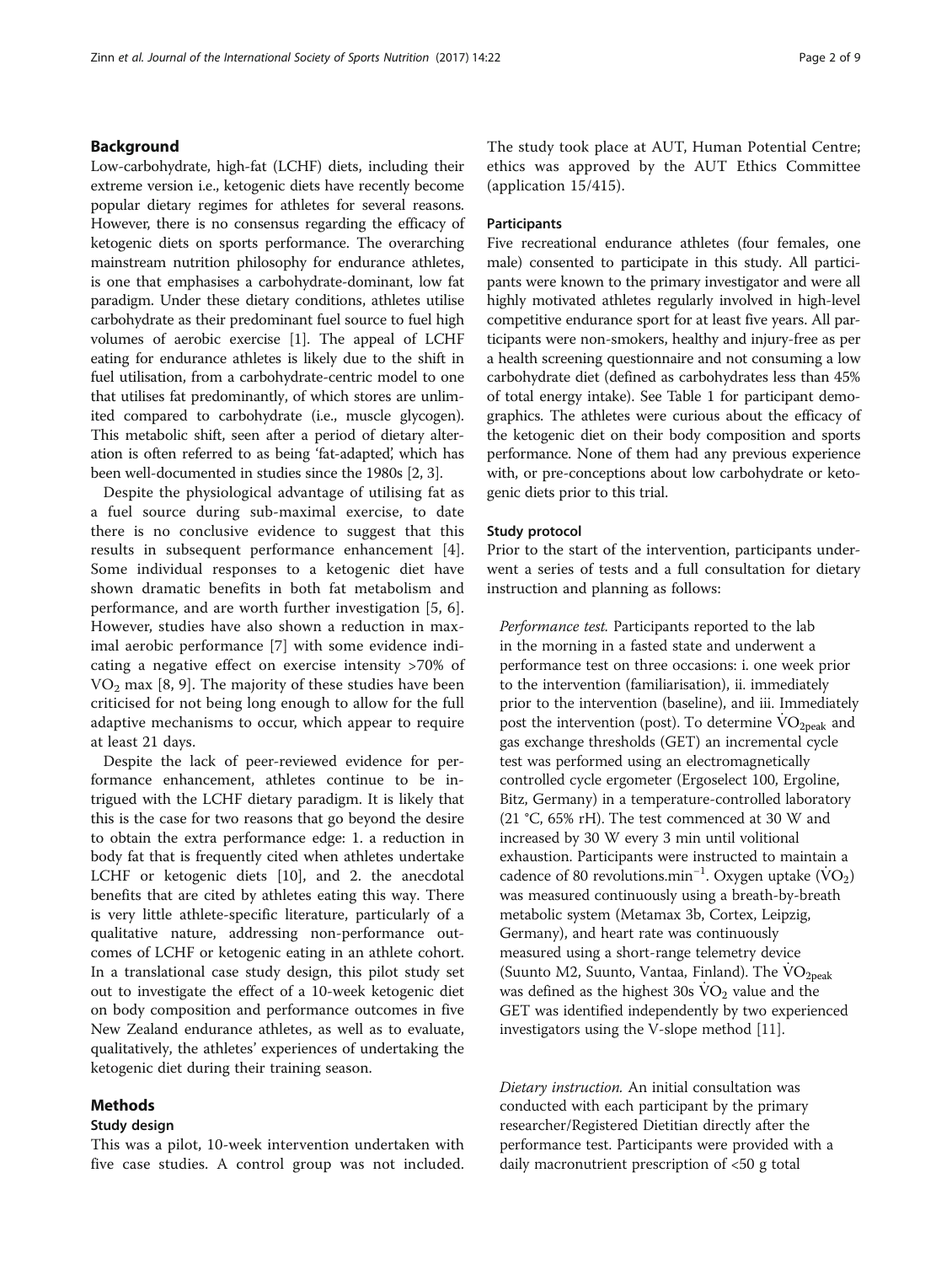| Participant    | Sex    | Main sport | Training volume<br>(hours/week) | Age (yr) | Weight (kg) | Height (cm) | <b>Σ8 Skinfolds (mm)</b> |
|----------------|--------|------------|---------------------------------|----------|-------------|-------------|--------------------------|
|                | Female | Cycling    | $10 - 12$                       | 50       | 63.4        | 164.0       | 74.0                     |
| 2              | Male   | Running    | $8 - 10$                        | 51       | 74.8        | 178.0       | 91.5                     |
| 3              | Female | Running    | $8 - 10$                        | 49       | 66.3        | 181.0       | 91.5                     |
| $\overline{4}$ | Female | Cycling    | $10 - 12$                       | 51       | 61.0        | 170.0       | 72.5                     |
| 5              | Female | Cycling    | $6 - 8$                         | 55       | 60.8        | 158.0       | 118.3                    |

<span id="page-2-0"></span>Table 1 Participant demographics

carbohydrate, 1.5 g.kg protein and ad libitum fat. A detailed explanation of the practical application of the ketogenic dietary principles along with appropriate tracking and monitoring procedures was provided. Participants were provided with a sample diet and were advised to add variations as long as they adhered to the carbohydrate and protein macronutrient thresholds. They were instructed to track their diet using a dietary analysis programme Easy Diet Diary® (Xyris Software (Australia) Pty Ltd). Diets were monitored weekly by the primary researcher, and participants were contacted and offered additional support if they deviated. The primary researcher maintained regular contact with all participants throughout the 10-week study duration.

Exercise instruction. The participants were all seasoned athletes, and participated on a regular basis in endurance events, i.e., mountain biking, road biking, running and multisport events (which included running, cycling and kayaking), both recreationally and competitively. Hence, their training protocols did not vary much from month-to-month. They were instructed to continue with their existing training volumes for the duration of the intervention.

Ketone blood testing. Each participant was shown how to measure blood ketone levels via finger prick, and provided with a FreeStyle Optium ketone meter and ketone strips. They were instructed to measure their blood ketone levels daily between 2 pm and 4 pm. Nutritional ketosis was defined as a blood ketone (beta-hydroxybutyrate)  $level > 0.5$  mmol/l.

Anthropometric testing. Body weight and skinfolds were measured by an ISAK level one accredited anthropometrist, prior to and at the conclusion of the intervention, at the same time of the day. A sum of

(∑) 8-site skinfold ISAK protocol was applied: triceps, biceps, subscapular, iliac crest, supraspinale, abdominal, front thigh and medial calf [[12](#page-8-0)].

Interviews and focus group. A 20–30 min individual interview was conducted on the phone during week 5 week and a 60-min focus group was conducted in person once the intervention had concluded. The importance of this qualitative work was to assess both the individual and the groups' overall experiences of being on this diet for 10 weeks. The group session provided a chance for athletes to compare experiences and translate findings to future practice.

## Data analysis

Due to the explorative nature of this study, and our small sample size, quantitative data is presented as individual responses. Data was analysed using mean change scores, with Cohen's effect sizes and associated confidence limits applied to quantify magnitude of change. We also elected to apply a probability statistic using a student's t-test to determine the statistical meaning of the change. All statistics were generated and applied using Microsoft Excel 2016. We acknowledge that applying statistical models hold limited meaning in this context and it is not our intention to make any inferences about these outcomes to athlete populations. As such, outcomes with a significance level of  $p < 0.05$ should be considered a trend only; and  $p < 0.01$  significant only in the sense that further work is required to substantiate these findings. Interviews and the focus group were recorded and transcribed, after which data was analysed using thematic analysis. The data for the interviews and focus groups were combined and is presented as key themes with supporting transcripts.

## Results

## Diet and ketosis

The diets were geared to induce nutritional ketosis, which all the athletes achieved by the end of week 2. All athletes adhered to the macronutrient thresholds provided for the 10 weeks, apart from on two occasions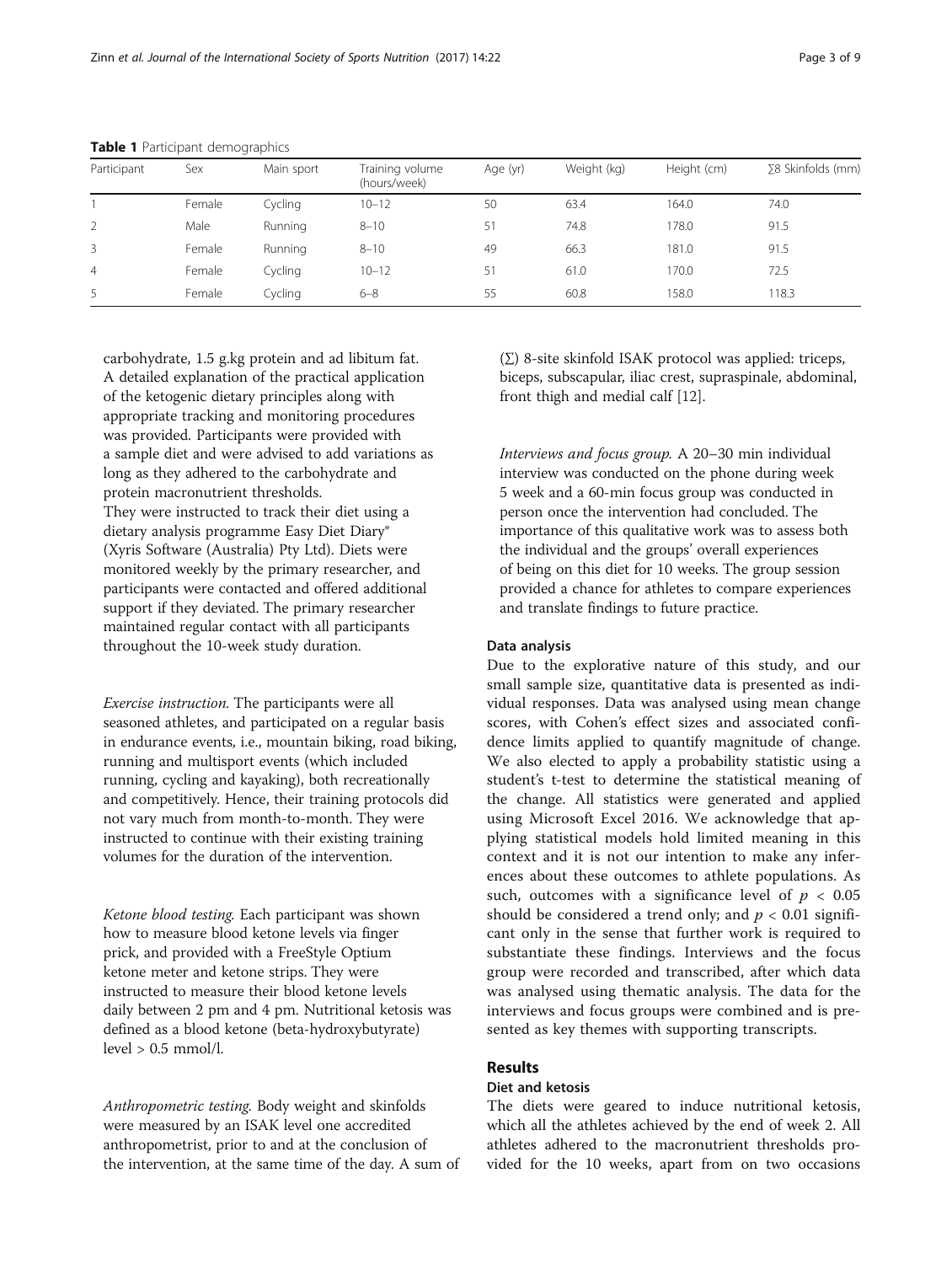during the first two weeks, once, where protein intake exceeded the recommended threshold over several days in one athlete and alcohol intake was excessive in another athlete, thereby preventing ketosis from being achieved. Table [2](#page-4-0) presents an example of a day's food intake for each participant along with the average energy and macronutrient breakdown for that day. The sample day was selected at random during week 5. The athletes varied little from the sample diets provided to them throughout the 10 weeks, with adherence to the diets verified by blood ketones always staying above 0.5 mmol/l from week 2 onwards. Blood ketones ranged from 0.5–4.2 mmol/l; females ranged 0.5–1.9 mmol/l, and never exceeded 1.9 mmol/l. The male athlete ranged 1.0–3.5 mmol/l, went below 1.0 mmol/l on two occasions (0.8 and 0.6 mmol/l) and measured 4.2 mmol/l on one occasion.

#### Substrate oxidation

Figure [1](#page-5-0) presents the pre and post intervention fuel utilisation (also termed metabolic efficiency) curves, along with associated peak fat oxidation (g/min) and fat max (%Wmax) for each participant.

Each curve displays the cross-over point i.e., the point at which peak fat oxidation is reached, and the point at which carbohydrate takes over as the predominant fuel source. Mean peak absolute fat oxidation and standard deviation (SD) increased by  $41.3\%$  (0.6  $\pm$  0.1 to  $0.8 \pm 0.1$  g.min<sup>-1</sup>,  $p = 0.001$ ). All of the athletes increased their peak fat oxidation. The exercise intensity relative to  $\overline{VO}_{2\text{ max}}$  at which peak absolute fat oxidation occurred (Fat $_{\text{max}}$ ) increased by 31.2% from pre- to post-intervention  $(48.2 \pm 8.7)$  to  $63.2 \pm 5.7\%$  $\text{VO}_{2\,\text{max}}$ ,  $p = 0.06$ . Similarly, Fat<sub>max</sub> relative to WR<sub>max</sub> increased by 21.5% from pre- to post-intervention  $(39.5 \pm 11.9 \text{ to } 48.0 \pm 8.9\% \text{WR}_{\text{max}}) p = 0.18$ . Two out of the five athletes showed an increase in Fat<sub>max</sub> relative to WR  $_{\text{max}}$ , and the remaining three showed no change.

### Body composition/performance

Figure [2](#page-6-0) shows individual pre and post scores for anthropometric and performance data. All five participants had reductions in body weight and skinfolds. The mean loss in weight and SD was  $-4.0 \pm 3.1$  kg ( $p = 0.046$ ), and in skinfolds was −25.9 ± 6.9 mm ( $p = 0.001$ ). The skinfold outcome showed a large effect size (1.27) with associated confidence limits not crossing zero, together indicating clinical significance in the context of their limited application to this data.

All participants showed a decrease in time to exhaustion (TTE), the mean time and SD reduction was  $2 \pm 0.7$  min ( $p = 0.004$ ). More varied responses were noted in the change in VO2 Max (mean change  $-1.69 \pm 3.4 \text{ ml}$ .kg.min ( $p = 0.63$ )), peak power (mean change  $-18 \pm 16.4$  W ( $p = 0.07$ )) and ventilatory threshold, VT2 (mean change −6 ± 44.5 W ( $p = 0.77$ )), with some athletes improving (VT2 and VO2 max) or staying the same (VT2 and peak power).

#### Athlete experiences

Table [3](#page-7-0) presents the key positive and negative themes extracted from the focus group. Overall, there were more positive themes than negative; with an improved sense of general health and well-being coming through as a strong theme. The majority of the negative experiences related to tiredness, experienced in the first few weeks of the intervention, and a feeling of loss of power, experienced towards the last few weeks. Each athlete reported the following subjective parameters: enhanced well-being, improved recovery, improved skin conditions and reduced inflammation.

## **Discussion**

This study presents a real-life insight into the lives of five seasonal endurance athletes who by virtue of their own curiosity wished to experience the effects of a ketogenic diet on their sports performance. Overall, participants were able to increase the substrate utilisation of free fatty acids, reduce body fat and experience positive health benefits, but their maximal aerobic performance was compromised.

#### Body composition

The reduced body fat can likely be explained by a resultant calorie deficit created by the diet, as participants reported enhanced feelings of satiety and a reduction in overall food intake. This outcome was unsurprising and comparable to findings in previous research on both strength and endurance athletes [[13](#page-8-0)–[15\]](#page-8-0). Initial weight reduction can be associated with a loss in body water through glycogen depletion, [\[16](#page-8-0), [17](#page-8-0)], and this was also likely the case in this study; however fat loss was evident as per skinfold changes. A further theory relating to weight loss, which is as yet, rigorously tested, is an increased drive for fat breakdown rather than storage as circulating levels of insulin remain low during ketogenic diets [\[18\]](#page-8-0). Perhaps a combination of all three mechanisms can explain the weight loss. A limitation of the study was a lack of energy comparison prior to, and during the study, which would have provided some clarity about these mechanisms.

## Metabolic efficiency

All participants had a greater fatty acid oxidation at a higher given intensity at the end of the trial compared to baseline. This finding of enhanced fat utilisation aligns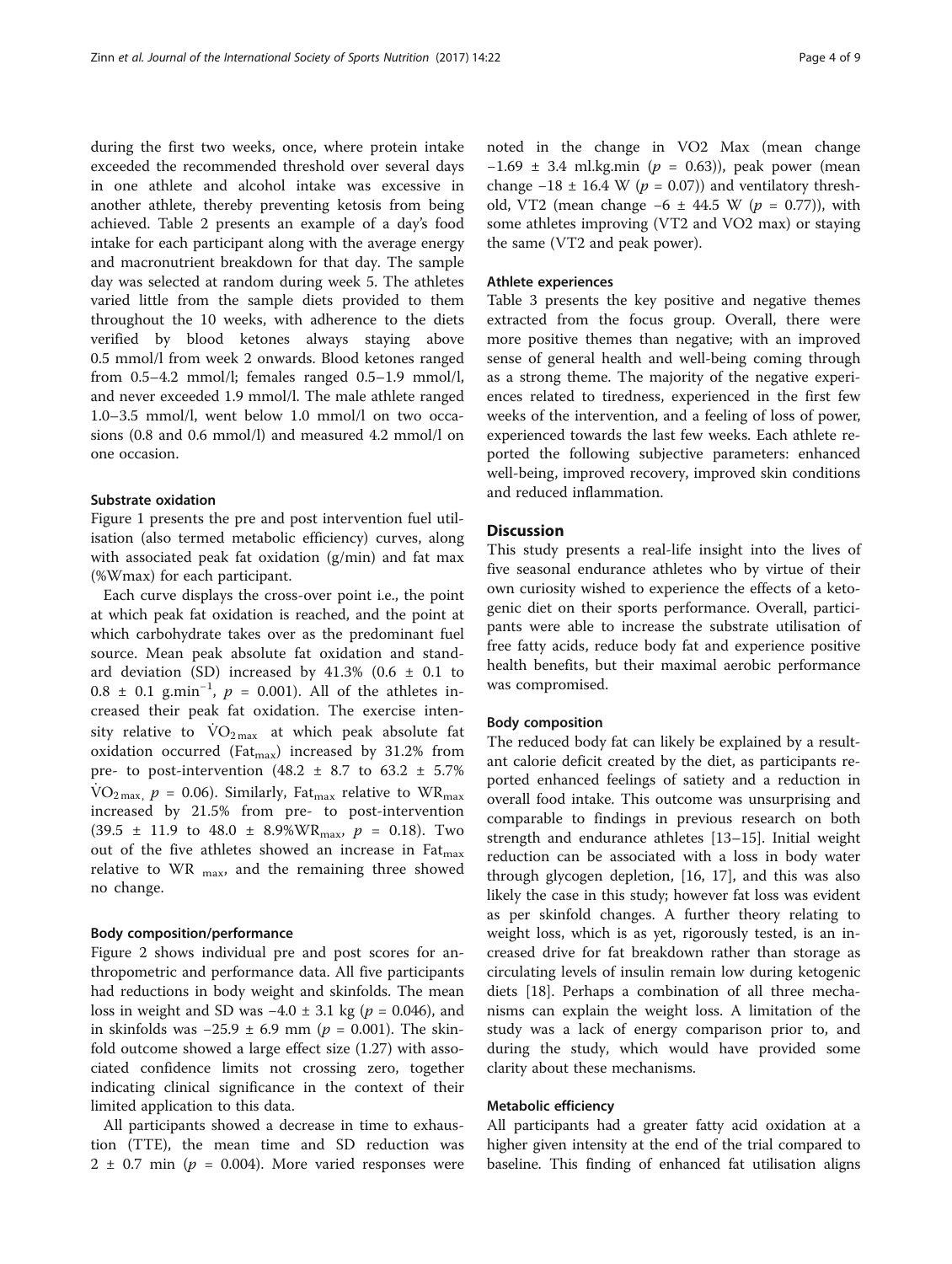<span id="page-4-0"></span>

|                                                                                | <b>I discrete 4</b> Fattuctured and discrete the control of the control of the control of the control of the control of the control of the control of the control of the control of the control of the control of the control of th |                                                                                                                                                        |                                                                                                                                                      |                                                                                                 |
|--------------------------------------------------------------------------------|-------------------------------------------------------------------------------------------------------------------------------------------------------------------------------------------------------------------------------------|--------------------------------------------------------------------------------------------------------------------------------------------------------|------------------------------------------------------------------------------------------------------------------------------------------------------|-------------------------------------------------------------------------------------------------|
| Participant<br>(male)                                                          | /2 cup granola <sup>9</sup> , 150 ml coconut cream,<br>100 g mixed frozen berries,<br>30 ml coconut oil<br>Breakfast                                                                                                                | 125 g smoked salmon, 2 egg muffins <sup>b</sup> ,<br>100 g avocado<br>Lunch                                                                            | 120 g fish cooked in 1 T <sup>c</sup> olive oil,<br>80 g broccoli, ½ cup almonds,<br>50 g feta cheese<br>Dinner                                      | 2 X Coffee (60 ml cream)<br>Water<br>Other                                                      |
|                                                                                | Energy 2450Cal; Net carbohydrate 24 g; Protein 103 g (1.4 g/kg); Fat 215 g                                                                                                                                                          |                                                                                                                                                        |                                                                                                                                                      |                                                                                                 |
| Participant 2<br>(female)                                                      | 3 rashers bacon, 2 eggs scrambled in<br>I T coconut cream<br><b>Breakfast</b>                                                                                                                                                       | spring onion, 1 T avocado oil, 1/2 cup<br>30 g Gruyere cheese, 60 g salmon,<br>Salad: spinach leaves, 14 avocado,<br>sliced almonds<br>Lunch           | desiccated coconut, 1 T pumpkin seeds),<br>100 g rump steak, salad (spinach,<br>spring onion, pepper, carrot,<br>2 tsp. <sup>d</sup> pesto<br>Dinner | 40 g blue cheese; 180 ml red wine;<br>herbal tea; water<br>Other                                |
|                                                                                | Energy 1710Cal; Net carbohydrate 9 g; Protein 94 g (1.5 g/kg); Fat 128 g                                                                                                                                                            |                                                                                                                                                        |                                                                                                                                                      |                                                                                                 |
| Participant 3<br>(female)                                                      | 1/2 cup granola, 125 ml coconut cream,<br>50 g mixed frozen berries<br>Breakfast                                                                                                                                                    | spoon peanut butter, square chocolate<br>l egg muffin, 100 g avocado, dessert<br>Lunch                                                                 | cauliflower rice, 1 T butter square 85%<br>100 g pork straps, 70 g spinach, 1 cup<br>dark chocolate 180 ml red wine<br>Dinner                        | 1 strawberry; 20 g ham; 30 g almonds;<br>Coffee, 100 ml soya milk; green tea;<br>Other<br>water |
|                                                                                | Energy 1768Cal; Net carbohydrate 33 g; Protein 76 g (1.1 g/kg); Fat 131 g                                                                                                                                                           |                                                                                                                                                        |                                                                                                                                                      |                                                                                                 |
| Participant 4<br>(female)                                                      | 1/2 cup granola <sup>9</sup> , 150 ml Greek yoghurt,<br>50 g mixed frozen berries<br>Breakfast                                                                                                                                      | 95 g tin tuna, avocado, cheese,<br>1 T olive oil<br>Lunch                                                                                              | 100 g chicken with skin, 1 tsp. soy sauce,<br>I cup cauliflower, 25 g leek, 50 g<br>asparagus, 1 T butter<br>Dinner                                  | 150 ml milk; 100 ml coconut cream,<br>30 g salami; ½ cup almonds; coffee,<br>Other<br>water     |
|                                                                                | Energy 1919Cal; Net carbohydrate 31 g; Protein 96 g (1.5 g/kg); Fat 154 g                                                                                                                                                           |                                                                                                                                                        |                                                                                                                                                      |                                                                                                 |
| Participant 5<br>(female)                                                      | 2-egg omelette (spinach, mushroom)<br>cooked in 2 tsp. butter<br>Breakfast                                                                                                                                                          | Salad: 1 cup mesclun leaves, 1/2 avocado.<br>30 g feta cheese, 90 g chicken, 6 baby<br>tomatoes, 50 g cucumber, 30 g celery,<br>2 T olive oil<br>Lunch | 120 g fish, stir-fry vegetables (1 medium<br>1/2 brown onion), cooked in 1 T olive oil<br>zuchini, 50 g broccoli, 5 mushrooms,<br>Dinner             | 100 ml coconut cream; 30 g almonds;<br>Snacks<br>water                                          |
|                                                                                | Energy 1406Cal; Net carbohydrate 19 g; Protein 93 g (1.5 g/kg); Fat 103 g                                                                                                                                                           |                                                                                                                                                        |                                                                                                                                                      |                                                                                                 |
| $d_{\text{tsp.}} = \text{teaspoon}$<br>$T = table$<br><sup>b</sup> egg muffins | <sup>3</sup> granola was made in a batch and consisted of a range of nuts, seeds, coconut threads and coconut oil                                                                                                                   |                                                                                                                                                        |                                                                                                                                                      |                                                                                                 |

composition Table 2 Participants' dietary data and macronutrient composition nutriont Ê  $\frac{1}{2}$ Table 2 Participants' dietary data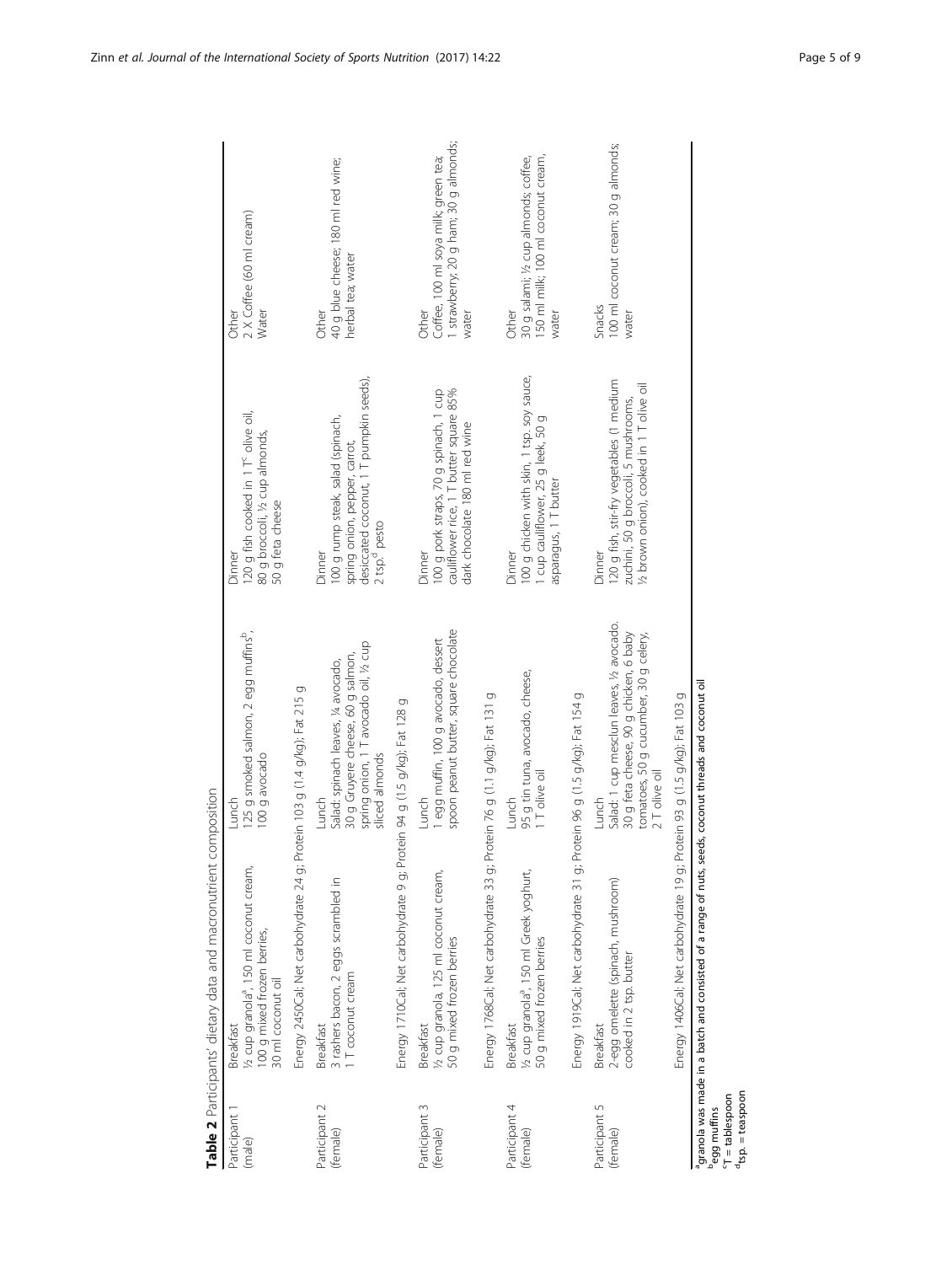<span id="page-5-0"></span>

with those of several other groups that have incorporated ketogenic and non-ketogenic dietary protocols [[5, 19, 20\]](#page-8-0). Furthermore, this substrate utilisation alteration can be attributed to the change in diet as training was kept relatively consistent throughout the intervention. Our participants also had a higher oxygen cost at sub-maximal workloads due to the higher use of fat as an energy substrate. However, this did not benefit exercise capacity.

## Performance

On the whole, maximal aerobic performance was reduced, another comparable outcome to similar research [[21](#page-8-0)–[23](#page-8-0)], the exception being one athlete in Phinney et al.'s 4-week cycling study [[5\]](#page-8-0), and Zajac et al.'s eight offroad cyclists [\[6](#page-8-0)], who all showed performance increases. The performance decrement in our study, and others, is likely due to changes in metabolic pathways that impair glycogen metabolism at higher exercise intensities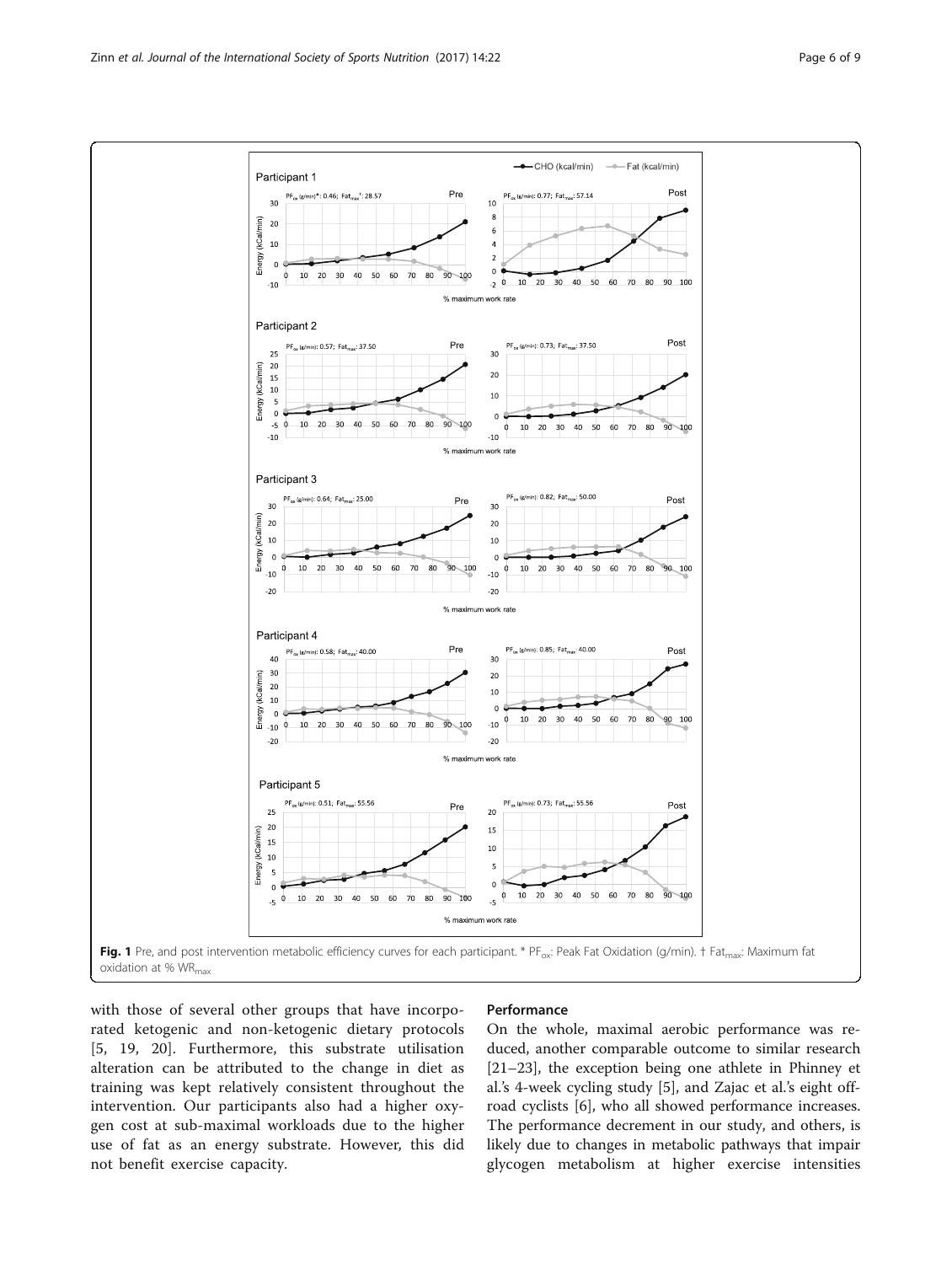<span id="page-6-0"></span>

[[24](#page-8-0)–[26\]](#page-8-0). Specifically, a down-regulation of the carbohydrate oxidative enzyme, pyruvate dehydrogenase (PDH), which via conversion of pyruvate to acetyl-coenzyme A, links the glycolytic pathway with the Krebs cycle [[27](#page-8-0)]. PDH is said to be reduced rapidly through a reduction in circulating insulin and an increase in circulating levels of free fatty acids [\[28\]](#page-8-0). Evidence suggests that PDH is upregulated upon carbohydrate reintroduction [[25](#page-8-0)]; however, there is little insight into its fate along with other mitochondrial enzymes in the context of low carbohydrate availability. Despite similarities in findings with other studies, some of these studies are limited by shortduration low carbohydrate diets [\[28](#page-8-0)–[30](#page-8-0)]. Future research with chronically fat-adapted athletes is needed to investigate these micro-level mechanisms alongside performance outcomes. Recently, Volek et al.'s work [\[19\]](#page-8-0) with chronically fat-adapted ultra-endurance athletes (>6 months) not only demonstrated a 2.3 times greater fat oxidation rate in the LCHF group compared with the mainstream dietary group, but also demonstrated no difference in resting and

replete muscle glycogen stores between groups. Authors suggest a homeostatic muscle glycogen repletion mechanism arising from hepatic gluconeogenesis, which might serve to provide clues into why many athletes report optimal performance, anecdotally, when having eaten in an LCHF manner for extended periods of time. While this is a plausible speculation, a similar study by Webster et al., [[20](#page-8-0)] showed no difference in gluconeogenic rates during exercise in fasting LCHF and mixed-diet athletes. In fact, glucose was produced endogenously to a greater extent in the mixed diet group, and was attributed to greater rates of hepatic glycogenolysis. Researchers concluded that gluconeogenesis during exercise may remain stable across a range of dietary regimes after an overnight fast, but that hepatic glycogenolysis is influenced by dietary carbohydrate. Further exploration of fuel contributions to gluconeogenesis and the effect of different feeding protocols on endogenous glucose producing mechanisms is warranted. It is important to note that both of these studies did not incorporate a performance measure, leaving the questions to this key issue unanswered [\[19](#page-8-0), [20](#page-8-0)].

#### Athlete experiences

This is one of the few studies to report specifically on endurance athletes' experiences of undertaking a ketogenic diet. Athletes reported similar negative physiological experiences to those reported by athletes in comparable ketogenic diet studies [\[13](#page-8-0), [14, 31\]](#page-8-0). However, they also reported experiencing benefits throughout the trial. One of these benefits was enhanced recovery; possibly, the rise in blood ketones had some influence, as beta-hydroxybutyrate has been associated with upregulating antioxidant gene expression and decreasing reactive oxygen species [\[32](#page-8-0)]. However, further research is required to substantiate this within athletic populations.

From a physical well-being perspective, the cases of improved skin, and the resolution of an ongoing prostate issue, were major points of discussion of benefits experienced. We speculate that it is the reduction of systemic inflammation as a result of a lower total sugar [\[33\]](#page-8-0) and Omega 6 fatty acid intake, thereby rebalancing the Omega 6:3 fatty acid ratio in an anti-inflammatory direction [\[34](#page-8-0)] that gave rise to these outcomes. All participants were consuming high-Omega 6 industrial seed oils prior to the study (used as cooking fat and derived from processed foods). During the study these fats were replaced with coconut oil, butter and olive oil; i.e., fats containing minimal Omega 6 fatty acid content.

Being a translational study, we followed up participants informally 12 months after the study concluded. They were all still competing in endurance events, and while not eating a ketogenic diet, none of them had returned to their previous high carbohydrate, low fat style of eating. Collectively, they reported that once the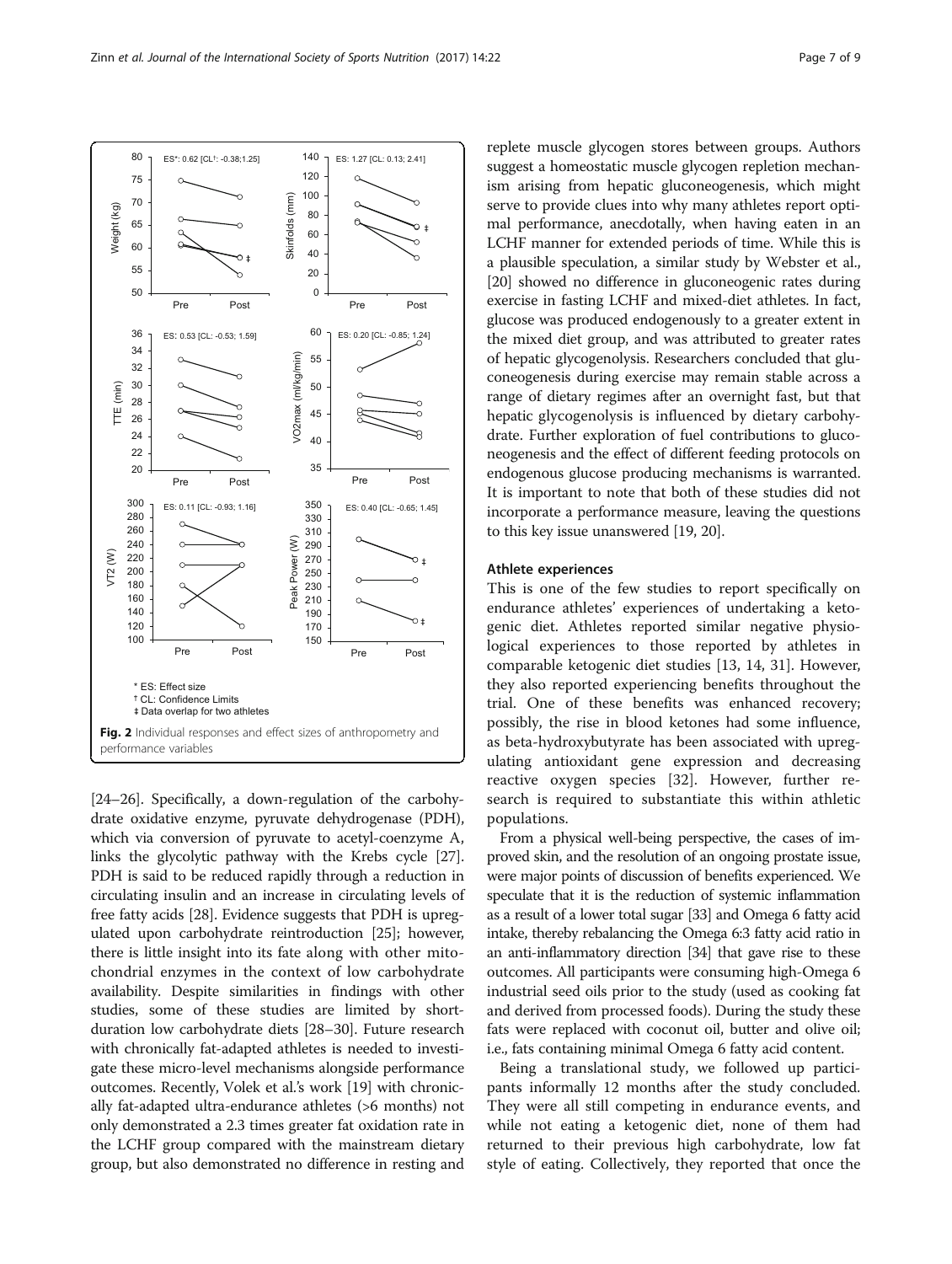<span id="page-7-0"></span>**Table 3** Themes from interviews and focus group with supporting transcripts

| Positive themes                                                                                                                                                                                                                                                                                                                                                                                                                                                                                                                                                                                                                                                                                               | Negative themes                                                                                                                                                                                                                                                                                                                                                                                                                            |  |  |  |  |
|---------------------------------------------------------------------------------------------------------------------------------------------------------------------------------------------------------------------------------------------------------------------------------------------------------------------------------------------------------------------------------------------------------------------------------------------------------------------------------------------------------------------------------------------------------------------------------------------------------------------------------------------------------------------------------------------------------------|--------------------------------------------------------------------------------------------------------------------------------------------------------------------------------------------------------------------------------------------------------------------------------------------------------------------------------------------------------------------------------------------------------------------------------------------|--|--|--|--|
| Physical recovery                                                                                                                                                                                                                                                                                                                                                                                                                                                                                                                                                                                                                                                                                             | Loss of power during exercise/training                                                                                                                                                                                                                                                                                                                                                                                                     |  |  |  |  |
| "The recovery each time was amazing. I would go for a 4-5 h run<br>then be able to mountain bike the next day, just to be able to do it<br>without sore muscles".<br>"The next day after a 4-h run I could have got up and done it<br>again - my legs weren't tired or sore".<br>"Certainly I've had the recovery benefits I felt fine to go out the next<br>day and do stuff I didn't feel the muscle soreness I would have                                                                                                                                                                                                                                                                                  | "It was embarrassing to the point where I just got to the point<br>where you just don't have any energy". (weeks 1-5)<br>"I got too tired and I got to the point where I might have had some<br>big runs, 4 or 5 h runs and wake in the night before hand, worried<br>about it. I'd think, how am I going to do that tomorrow it's going to<br>be hard". (weeks 1-5)<br>"The lack of power, I just couldn't get up the hill." (weeks 6-10) |  |  |  |  |
| expected".<br>"I don't feel sore".                                                                                                                                                                                                                                                                                                                                                                                                                                                                                                                                                                                                                                                                            | Negative symptoms (weeks 1-3)                                                                                                                                                                                                                                                                                                                                                                                                              |  |  |  |  |
| "I was surprised that I could run comfortably for that long so I think<br>the recovery was huge I never felt this, it's unheard of"                                                                                                                                                                                                                                                                                                                                                                                                                                                                                                                                                                           | "I hadn't been for 4 days and I was starting to get bound up".<br>(constipation).                                                                                                                                                                                                                                                                                                                                                          |  |  |  |  |
| Enjoyment of this way of eating                                                                                                                                                                                                                                                                                                                                                                                                                                                                                                                                                                                                                                                                               | "One of the downsides is that I had cramps, massive cramps".<br>"I may have seemed a bit irritable for a while. People close to me                                                                                                                                                                                                                                                                                                         |  |  |  |  |
| "It's given me the freedom to eat the things that I stopped eating for<br>a long time because I thought it was a no-no".                                                                                                                                                                                                                                                                                                                                                                                                                                                                                                                                                                                      | realised I was down and I'm pretty good at hiding that but people<br>picked it up".                                                                                                                                                                                                                                                                                                                                                        |  |  |  |  |
| "Not feeling hungry has been amazing". (X2)<br>"Not being bothered about food, you know food doesn't bother me                                                                                                                                                                                                                                                                                                                                                                                                                                                                                                                                                                                                | Food regime boredom                                                                                                                                                                                                                                                                                                                                                                                                                        |  |  |  |  |
| anymore, as before I had a meal and 3 h later I'd feel irritable if<br>I didn't eat".<br>"It's been fantastic for me having food I couldn't for a long time and<br>I really enjoy it, the flavour, for me the reason why I want to carry on<br>with this way of eating is because I actually enjoy it, I enjoy it far<br>more than my previous diet".                                                                                                                                                                                                                                                                                                                                                         | "Bored with the food regime, actually I'm back on fruit "<br>"but I am starting to get sick of the diet plan".<br>"You can't even free load in your veggies."                                                                                                                                                                                                                                                                              |  |  |  |  |
| Weight management                                                                                                                                                                                                                                                                                                                                                                                                                                                                                                                                                                                                                                                                                             |                                                                                                                                                                                                                                                                                                                                                                                                                                            |  |  |  |  |
| "Being able to shed that 5 kg was definitely a benefit".<br>"The benefit now of me being able to understanding how to manage<br>my weight, that's been a real effect, actually that's been for all of us".                                                                                                                                                                                                                                                                                                                                                                                                                                                                                                    |                                                                                                                                                                                                                                                                                                                                                                                                                                            |  |  |  |  |
| Feel better overall (well-being)                                                                                                                                                                                                                                                                                                                                                                                                                                                                                                                                                                                                                                                                              |                                                                                                                                                                                                                                                                                                                                                                                                                                            |  |  |  |  |
| "My skin hasn't been this good since I can remember".<br>"My prostate, a million times better because I can sleep".<br>"The other thing I noticed is my tinnitus is a lot better, I can't hear<br>the ringing in my ears I used to have".<br>"Just general health - I just feel better, I need less sleep".<br>"I noticed that I didn't fart for 2 months, no gas".<br>"Yes, no gas, that's the same as me."<br>"I feel sharper mentally".<br>"Food used to dictate my moods, and now it doesn't".<br>"Positive skin, I have a facial every 6 weeks, I didn't tell the facial lady<br>what I was doing and she said to me what's happened to your skin?<br>No extractions in the last 8 weeks, no blockages". |                                                                                                                                                                                                                                                                                                                                                                                                                                            |  |  |  |  |

study concluded they gradually increased their carbohydrate intake until the point at which they felt their performance at high intensities return. They were still restricting carbohydrate and eating more fat than mainstream guidelines recommend, and reported having discovered the optimal macronutrient ratio that satisfied a performance, body composition and a health goal.

This study had several limitations: Its design as a pilot case study, with no standardisation of training prevents any inference from being made to athletic populations. However, it is still relevant to both the researcher and the practitioner as it provides insights into what is considered important for athletes, particularly those in the 40+ age range. i.e., alongside improving performance, they are also more cognisant of their overall health and well-being. A lesson learned from undertaking this research, and a key consideration for researchers and practitioners, is to

encourage a reduction in athlete training intensity and volume in the early weeks of embarking on a ketogenic diet. This will likely induce less early fatigue and other negative symptoms related to training, and allow for metabolic adaptations to occur in a lower stress milieu.

#### Conclusion

Despite a decrease in performance, athletes reduced body fat and experienced unexpected well-being benefits. While performance outcomes are key to the field of sports science and medicine, what might be overlooked, is the integration of health and well-being, alongside performance. Further research, both conceptual and translational, should challenge this type of diet further to understand its potential uses to achieve what an endurance athlete and their support team should ultimately be striving for i.e., optimal body composition, health and performance.